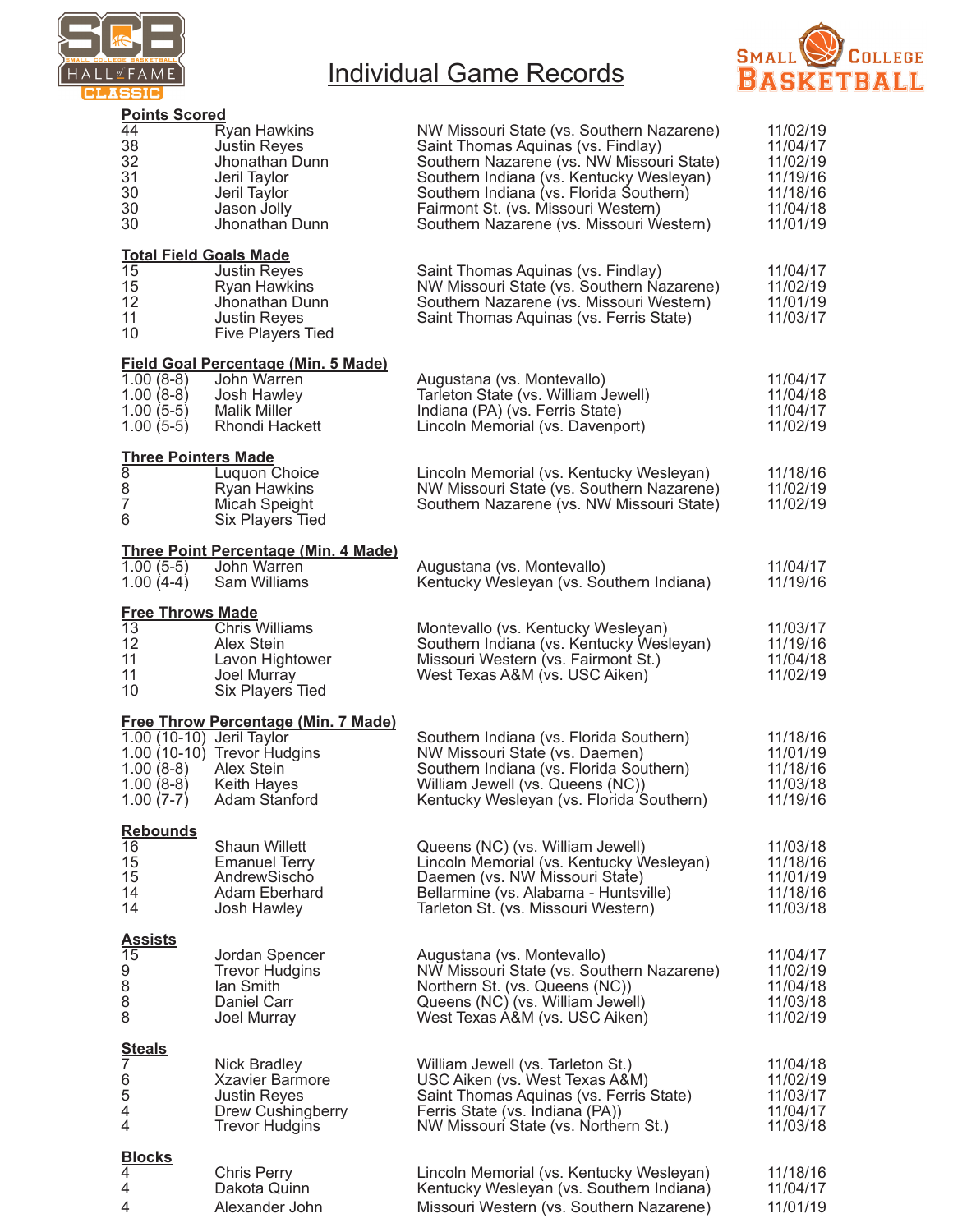### Tournament Individual Records

| <b>Points Scored</b><br>68<br>64<br>62<br>61                                                                                   | <b>Ryan Hawkins</b><br>Justin Reyes<br>Jhonathan Dunn<br>Jeril Taylor                                                                  | <b>NW Missouri State</b><br>Saint Thomas Aquinas<br>Southern Nazarene<br>Southern Indiana<br>West Texas A&M                                   | 2019<br>2017<br>2019<br>2016                         |
|--------------------------------------------------------------------------------------------------------------------------------|----------------------------------------------------------------------------------------------------------------------------------------|-----------------------------------------------------------------------------------------------------------------------------------------------|------------------------------------------------------|
| 54<br>$\overline{26}$<br>24<br>22<br>19<br>18                                                                                  | Joel Murray<br><b>Total Field Goals Made</b><br>Justin Reyes<br><b>Ryan Hawkins</b><br>Jhonathan Dunn<br>Adam Eberhard<br>Jeril Taylor | Saint Thomas Aquinas<br><b>NW Missouri State</b><br>Southern Nazarene<br><b>Bellarmine</b><br>Southern Indiana                                | 2019<br>2017<br>2019<br>2019<br>2016<br>2016         |
| <b>Field Goal Attempts</b><br>$\overline{37}$<br>36<br>36<br>35<br>35<br>35<br>35                                              | Jeril Taylor<br>Jason Jolly<br>Qua Grant<br>Justin Reyes<br>Joey Witthus<br>Joel Murray<br><b>Ryan Hawkins</b>                         | Southern Indiana<br>Fairmont St.<br>West Texas A&M<br>Saint Thomas Aquinas<br>NW Missouri State<br>West Texas A&M<br><b>NW Missouri State</b> | 2016<br>2018<br>2019<br>2017<br>2018<br>2019<br>2019 |
| <b>Three Pointers Made</b><br>$\overline{21}$<br>12<br>10<br>10<br>10                                                          | <b>Ryan Hawkins</b><br>Micah Speight<br>Jeril Taylor<br><b>Trevor Hudgins</b><br>Jhonathan Dunn                                        | <b>NW Missouri State</b><br>Southern Nazarene<br>Southern Indiana<br>NW Missouri State<br>Southern Nazarene                                   | 2019<br>2019<br>2016<br>2019<br>2019                 |
| <b>Three Point Attempts</b><br>$\overline{24}$<br>21<br>20<br>19<br>19                                                         | Jason Jolly<br>Micah Speight<br>Ryan Hawkins<br>Jeril Taylor<br><b>Courvoisier McCauley</b>                                            | Fairmont St.<br>Southern Nazarene<br>NW Missouri State<br>Southern Indiana<br>Lincoln Memorial                                                | 2018<br>2019<br>2019<br>2016<br>2019                 |
| <b>Free Throws Made</b><br>$\overline{20}$<br>19<br>19<br>18<br>17                                                             | <b>Alex Stein</b><br><b>Trevor Hudgins</b><br>Joel Murray<br>Drew Cushingberry<br>Lavon Hightower                                      | Southern Indiana<br>NW Missouri State<br>West Texas A&M<br><b>Florida Southern</b><br>Missouri Western                                        | 2016<br>2018<br>2019<br>2017<br>2018                 |
| <b>Free Throw Attempts</b><br>25<br>23<br>22<br>22<br>20                                                                       | <b>Trevor Hudgins</b><br>Drew Cushingberry<br>Alex Stein<br>Joel Murray<br>Lavon Hightower                                             | <b>NW Missouri State</b><br>Florida Southern<br>Southern Indiana<br>West Texas A&M<br>Missouri Western                                        | 2018<br>2017<br>2016<br>2019<br>2018                 |
| <b>Rebounds</b><br>$\overline{29}$<br>27<br>27<br>22<br>22                                                                     | <b>Shaun Willett</b><br>Josh Hawley<br><b>Andrew Sischo</b><br>Adam Eberhard<br>Jacobo Diaz                                            | Queens<br>Tarleton St.<br>Daemen<br><b>Bellarmine</b><br>Indiana (PA)                                                                         | 2018<br>2018<br>2019<br>2016<br>2017                 |
| <u>Assists</u><br>21<br>16<br>14<br>14<br>11                                                                                   | Jordan Spencer<br><b>Trevor Hudgins</b><br>Daniel Carr<br>lan Smith<br><b>Trevor Hudgins</b>                                           | Augastana<br>NW Missouri State<br>Queens<br>Northern St.<br><b>NW Missouri State</b>                                                          | 2017<br>2019<br>2018<br>2018<br>2018                 |
| <b>Steals</b><br>9<br>8<br>7<br>7                                                                                              | <b>Nick Bradley</b><br>DayJar Dickson<br>Zach Hankins<br>Julio Guity                                                                   | William Jewell<br>Southern Indiana<br>Florida Southern<br>Montevallo                                                                          | 2018<br>2017<br>2017<br>2017                         |
| $\begin{array}{l} \underline{\textbf{Blocks}}\ \mathbf{6} \\ \mathbf{6} \\ \mathbf{5} \\ \mathbf{5} \\ \mathbf{5} \end{array}$ | <b>Chris Perry</b><br>Dakota Quinn<br><b>Emanuel Terry</b><br>Zach Hankins<br>Alexander John                                           | Lincoln Memorial<br>Kentucky Wesleyan<br>Lincoln Memorial<br><b>Florida Southern</b><br>Missouri Western                                      | 2016<br>2017<br>2016<br>2017<br>2019                 |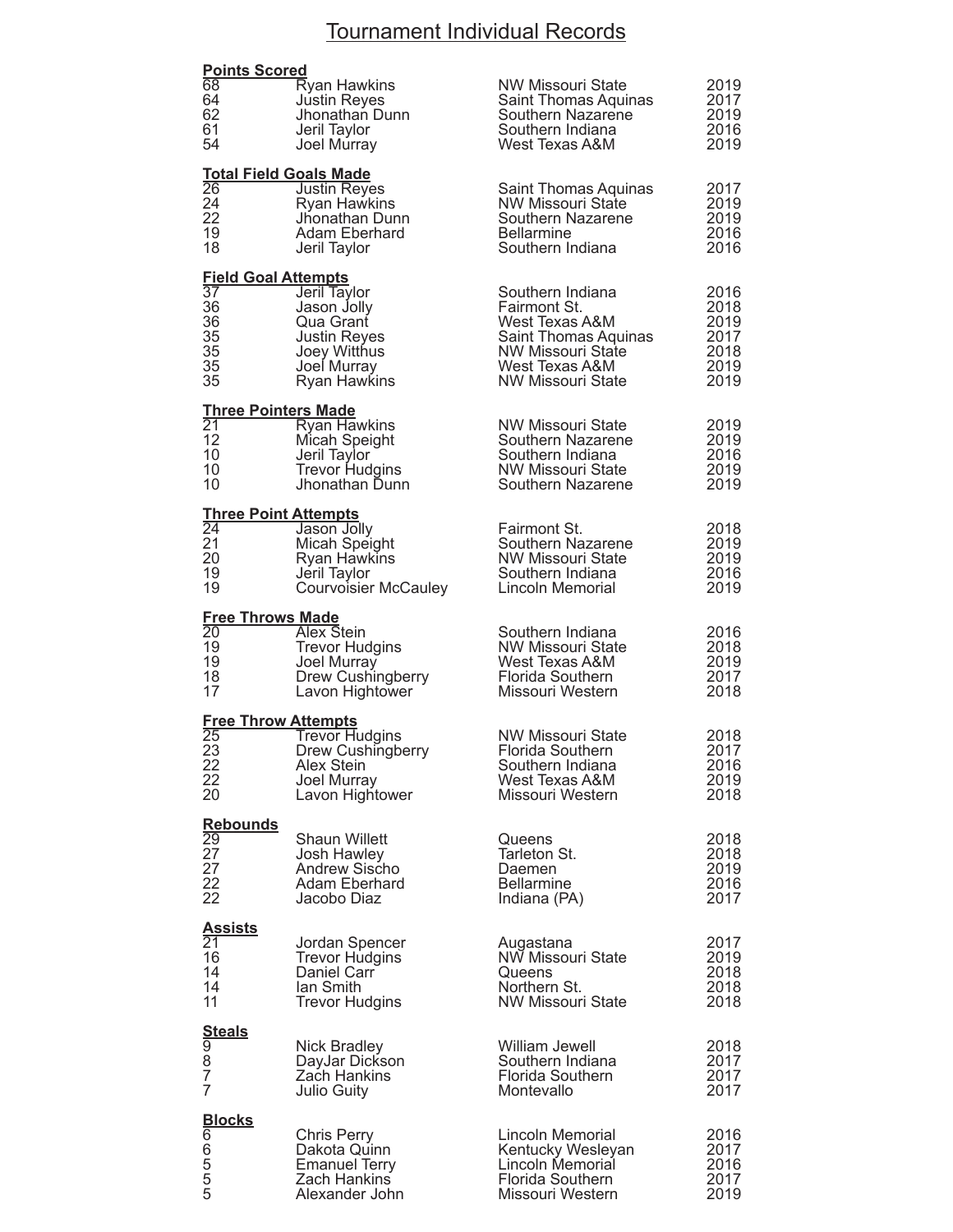### Individual Game Team Records

| <b>Points Scored</b><br>108<br>101<br>100<br>100<br>99                             | Southern Indiana<br>Queens<br><b>NW Missouri State</b><br>NW Missouri State<br>West Texas A&M                                                                                                                        | vs. Florida Southern<br>vs. William Jewell<br>vs. Ferris State<br>vs. Southern Nazarene<br>vs. Lincoln Memorial                      | 11/18/16<br>11/03/18<br>11/04/18<br>11/02/19<br>11/01/19             | <b>Points Sco</b><br>193<br>187<br>185<br>184<br>178           |
|------------------------------------------------------------------------------------|----------------------------------------------------------------------------------------------------------------------------------------------------------------------------------------------------------------------|--------------------------------------------------------------------------------------------------------------------------------------|----------------------------------------------------------------------|----------------------------------------------------------------|
| <b>Total Field Goals Made</b><br>37<br>37<br>37<br>35<br>35                        | Queens<br>Southern Nazarene<br><b>NW Missouri State</b><br>Florida Southern<br>Lincoln Memorial                                                                                                                      | vs. William Jewell<br>vs. Missouri Western<br>vs. Southern Nazarene<br>vs. Southern Indiana<br>vs. West Texas A&M                    | 11/03/18<br>11/01/19<br>11/02/19<br>11/18/16<br>11/01/19             | <u>Total Field</u><br>68<br>67<br>67<br>67<br>66               |
| .596 (31-52) Augustana                                                             | Field Goal Percentage (Min. 30 Made)<br>.640 (32-50) Lincoln Memorial<br>.587 (37-63) NW Missouri State<br>.569 (33-58) NW Missouri State<br>.566 (30-53) NW Missouri State                                          | vs. Davenport<br>vs. Montevallo<br>vs. Southern Nazarene<br>vs. Ferris State<br>vs. Daemen                                           | 11/02/19<br>11/04/17<br>11/02/19<br>11/04/18<br>11/01/19             | <b>Field Goal</b><br>142<br>139<br>133<br>131<br>129           |
| <u>Three Pointers Made</u><br>18<br>18<br>16<br>15<br>14<br>14                     | Lincoln Memorial<br>Southern Nazarene<br>Augustana<br>NW Missouri State<br>NW Missouri State<br>Southern Nazarene                                                                                                    | vs. Davenport<br>vs. NW Missouri State<br>vs. Montevallo<br>vs. Southern Nazarene<br>vs. Ferris State<br>vs. Missouri Western        | 11/02/19<br>11/02/19<br>11/04/17<br>11/02/19<br>11/04/18<br>11/01/19 | <b>Three Poin</b><br>32<br>26<br>26<br>24<br>21                |
|                                                                                    | <u>Three Point Percentage (Min. 11 Made)</u><br>.667 (18-27) Lincoln Memorial<br>.583 (14-24) NW Missouri State<br>.577 (15-26) NW Missouri State<br>.563 (18-32) Southern Nazarene<br>.545 (12-22) Lincoln Memorial | vs. Davenport<br>vs. Ferris State<br>vs. Southern Nazarene<br>vs. NW Missouri State<br>vs. Kentucky Wesleyan                         | 11/02/19<br>11/04/18<br>11/02/19<br>11/02/19<br>11/18/16             | <u>Three Poin</u><br>77<br>64<br>56<br>54<br>53<br>53          |
| <b>Free Throws Made</b><br>34<br>33<br>27<br>26<br>24                              | Southern Indiana<br>Missouri Western<br>West Texas A&M<br>Tarleton St.<br>Montevallo                                                                                                                                 | vs. Florida Southern<br>vs. Fairmont St.<br>vs. Lincoln Memorial<br>vs. Missouri Western<br>vs. Kentucky Wesleyan                    | 11/18/16<br>11/04/18<br>11/01/19<br>11/03/18<br>11/03/17             | <u>Free Throv</u><br>55<br>54<br>49<br>44<br>41                |
| .950 (19-20) Ferris State<br>.846 (22-26) Bellarmine                               | <b>Free Throw Percentage (Min. 19 Made)</b><br>.917 (22-24) William Jewell<br>.880 (22-25) Kentucky Wesleyan<br>.880 (22-25) West Texas A&M                                                                          | vs. NW Missouri State<br>vs. Queens<br>vs. Southern Indiana<br>vs. USC Aiken<br>vs. Florida Southern                                 | 11/04/18<br>11/03/18<br>11/19/16<br>11/02/19<br>11/19/16             | <b>Free Throv</b><br>72<br>70<br>60<br>56<br>55                |
| <b>Rebounds</b><br>51<br>51<br>47<br>47<br>47                                      | Fairmont St.<br>Lincoln Memorial<br>Southern Indiana<br>Alabama - Huntsville<br>Queens                                                                                                                               | vs. Ferris State<br>vs. West Texas A&M<br>vs. Florida Southern<br>vs. Lincoln Memorial<br>vs. William Jewell                         | 11/03/18<br>11/01/19<br>11/18/16<br>11/19/16<br>11/03/18             | <b>Rebounds</b><br>88<br>83<br>82<br>80<br>80                  |
| <u>Assists</u><br>22<br>21<br>20<br>20<br>18<br>18                                 | Southern Indiana<br>Augustana<br>Lincoln Memorial<br><b>Bellarmine</b><br>Findlay<br>Southern Nazarene                                                                                                               | vs. Kentucky Wesleyan<br>vs. Montevallo<br>vs. Kentucky Wesleyan<br>vs. Florida Southern<br>vs. Indiana (PA)<br>vs. Missouri Western | 11/04/17<br>11/04/17<br>11/18/16<br>11/19/16<br>11/03/17<br>11/01/19 | <u>Assists</u><br>34<br>33<br>33<br>33<br>32                   |
| <b>Steals</b><br>14<br>12<br>11<br>10<br>9                                         | Saint Thomas Aquinas vs. Ferris State<br>Ferris State<br>USC Aiken<br>Southern Nazarene<br>Four Teams Tied                                                                                                           | vs. Saint Thomas Aquinas 11/03/17<br>vs. West Texas A&M<br>vs. Missouri Western                                                      | 11/03/17<br>11/02/19<br>11/01/19                                     | <u>Steals</u><br>$\overline{20}$<br>18<br>16<br>16<br>15<br>15 |
| <u>Blocks</u><br>$\overline{8}$<br>$\begin{array}{c} 7 \\ 6 \\ 6 \end{array}$<br>5 | Lincoln Memorial<br>Missouri Western<br>Southern Nazarene<br>USC Aiken<br>Four Teams Tied                                                                                                                            | vs. Kentucky Wesleyan<br>vs. Southern Nazarene<br>vs. Missouri Western<br>vs. West Texas A&M                                         | 11/18/16<br>11/01/19<br>11/01/19<br>11/02/19                         | <u>Blocks</u><br>12<br>11<br>10<br>10<br>9                     |

## Tournament Team Records

| <b>Points Scored</b><br>$\frac{185}{184}$<br>184<br>178<br><b>0'</b>               | Southern Indiana<br>Lincoln Memorial<br>NW Missouri State<br>Southern Nazarene<br><b>Bellarmine</b>                          | 2016<br>2019<br>2019<br>2019<br>2016         |
|------------------------------------------------------------------------------------|------------------------------------------------------------------------------------------------------------------------------|----------------------------------------------|
| 68<br>67<br>67<br>67<br>66                                                         | <b>Total Field Goals Made</b><br>Queens<br>Lincoln Memorial<br>NW Missouri State<br>Southern Nazarene<br><b>Bellarmine</b>   | 2018<br>2019<br>2019<br>2019<br>2016         |
| $\frac{142}{139}$<br>139<br>133<br>131<br>129                                      | <b>Field Goal Attempts</b><br>142 <b>Florida Southern</b><br>Queens<br><b>USC Aiken</b><br>Fairmont St.<br>Southern Nazarene | 2016<br>2018<br>2019<br>2018<br>2019         |
| <b>Three Pointers Made</b><br>32<br>26<br>26<br>26<br>24<br>31<br>$\overline{2}$ 1 | Southern Nazarene<br>Augustana<br>NW Missouri State<br>William Jewell<br>Lincoln Memorial                                    | 2019<br>2017<br>2019<br>2018<br>2019         |
| <b>Three Point Attempts</b><br>77<br>64<br>56<br>54<br>53<br>53                    | William Jewell<br>Southern Nazarene<br>Augustana<br>Missouri Western<br>Florida Southern<br>Fairmont St.                     | 2018<br>2019<br>2017<br>2019<br>2016<br>2018 |
| <b>Free Throws Made</b><br>55<br>54<br>49<br>44<br>41                              | Missouri Western<br>Southern Indiana<br>Tarleton St.<br>Kentucky Wesleyan<br>Kentucky Weselyan                               | 2018<br>2016<br>2018<br>2016<br>2017         |
| <b>Free Throw Attempts</b><br>72<br>70<br>60<br>56<br>55                           | Missouri Western<br>Southern Indiana<br>Fairmont St.<br>Tarleton St.<br>Kentucky Wesleyan                                    | 2018<br>2016<br>2018<br>2018<br>2017         |
| <b>Rebounds</b><br>88<br>83<br>82<br>80<br>80                                      | Tarleton St.<br><b>Bellarmine</b><br>Northern St.<br>Queens<br>Fairmont St.                                                  | 2018<br>2016<br>2018<br>2018<br>2018         |
| <u>Assists</u><br>34<br>33<br>33<br>33<br>$\overline{32}$                          | Southern Indiana<br><b>Bellarmine</b><br>Augustana<br>NW Missouri State<br>William Jewell                                    | 2017<br>2016<br>2017<br>2019<br>2018         |
| <b>Steals</b><br>$\overline{2}0$<br>18<br>16<br>16<br>15<br>15                     | Saint Thomas Aquinas<br><b>Ferris State</b><br><b>USC Aiken</b><br>Southern Nazarene<br>Findlay<br>NW Missouri State         | 2017<br>2017<br>2019<br>2019<br>2017<br>2019 |
| <b>Blocks</b><br>$\overline{12}$<br>11<br>10<br>10<br>9                            | Lincoln Memorial<br>Missouri Western<br>Northern St.<br>Southern Nazarene<br>Kentucky Wesleyan                               | 2016<br>2019<br>2018<br>2019<br>2017         |